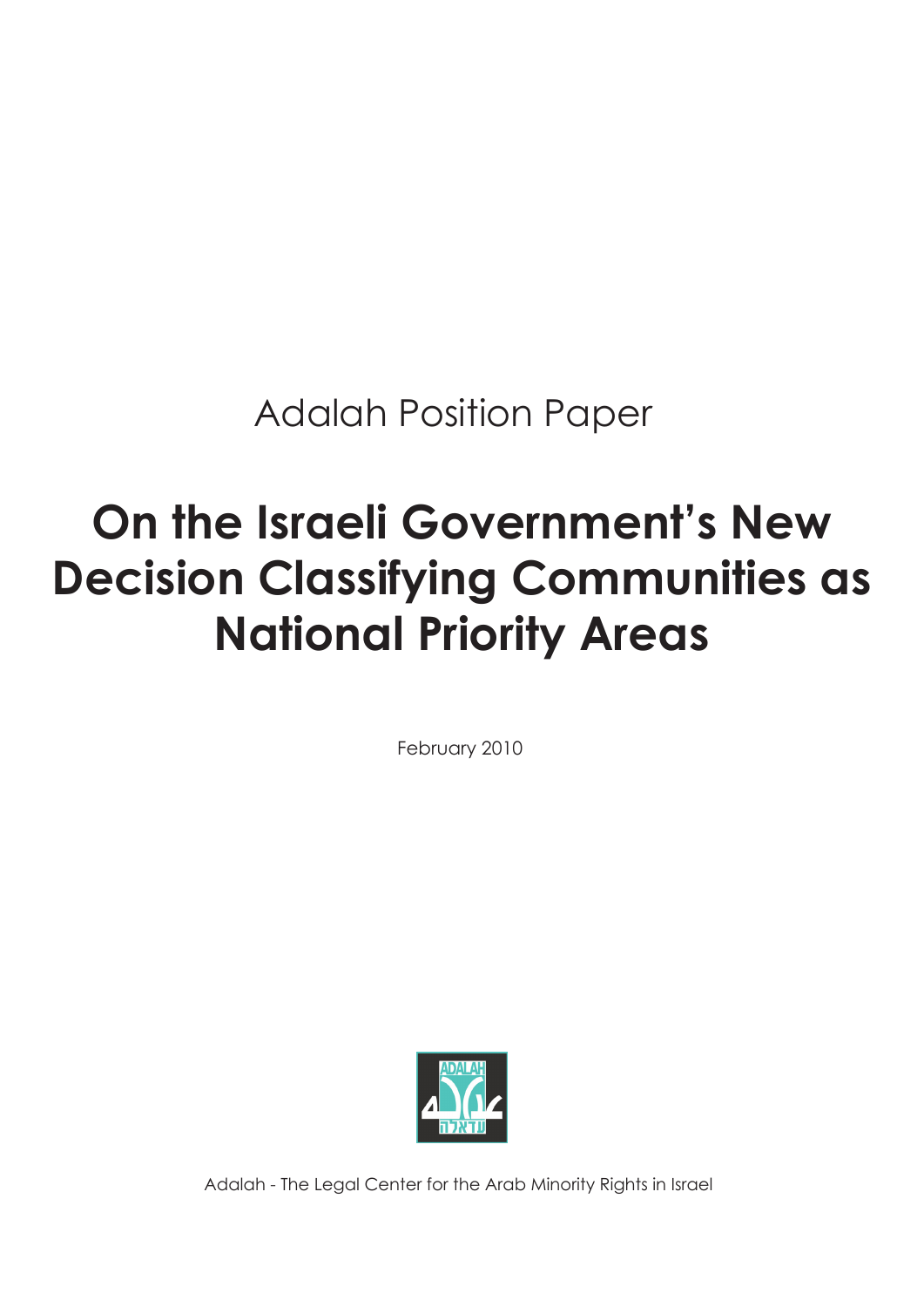#### **Introduction**

On 13 December 2009, the Israeli government approved Decision No. 1060, entitled "Defining Towns and Areas with National Priority."<sup>1</sup> The decision classifies various regions in Israel and settlements in the occupied West Bank as National Priority Areas (NPAs). Around 40% of the residents living in the areas in Israel designated on the NPAs map are Arab citizens of Israel. While this figure appears to indicate a significant move by the Israeli government toward the more equitable division of state resources in Israel, this is not the case. Rather, the decision is likely to lead to continued neglect and discrimination against Arab towns and villages in Israel. According to the new decision, a town located within an NPA region is not automatically entitled to the enormous additional budgetary allowances and benefits previously granted to NPA towns and villages. Thus, while the new government decision declares that most Arab towns and villages in Israel are included in the NPAs map, it also stipulates that *individual ministers have exclusive discretion* to decide which towns located within an NPA region will actually receive benefits and additional funding and to determine the composition and duration of the benefits.

This position paper discusses the former classification of NPAs and Adalah's litigation against it before the Israeli Supreme Court. It will also examine the new governmental decision on NPAs approved in December 2009 and the new NPA Law. The paper then analyzes why the new decision violates the law by contradicting the Supreme Court's ruling in the High Follow-Up Committee case and failing to ensure a more equitable allocation of state resources and special budget allowances to NPAs, as it declares.

**It is Adalah's position that the new governmental decision is illegal. Firstly, it contradicts and bypasses the Israeli Supreme Court's ruling in the** *High Follow-Up Committee* **case. <sup>2</sup> Secondly, as Adalah has argued before the Supreme Court over the last decade, the designation of NPAs must be set forth in clear legislation and equitable criteria based on socio-economic need. It is also Adalah's position that the allocation of massive state resources to Jewish settlements in the occupied West Bank is illegal and indicates aggressive settlement development and expansion, in blatant defiance of international law. The government›s decision also contradicts the International Court of Justice's (ICJ) advisory opinion on the illegality of the Separation Wall, which ruled that Jewish settlements in the occupied West Bank are illegal.**

**Prepared by Sawsan Zaher, Advocate, an attorney with Adalah**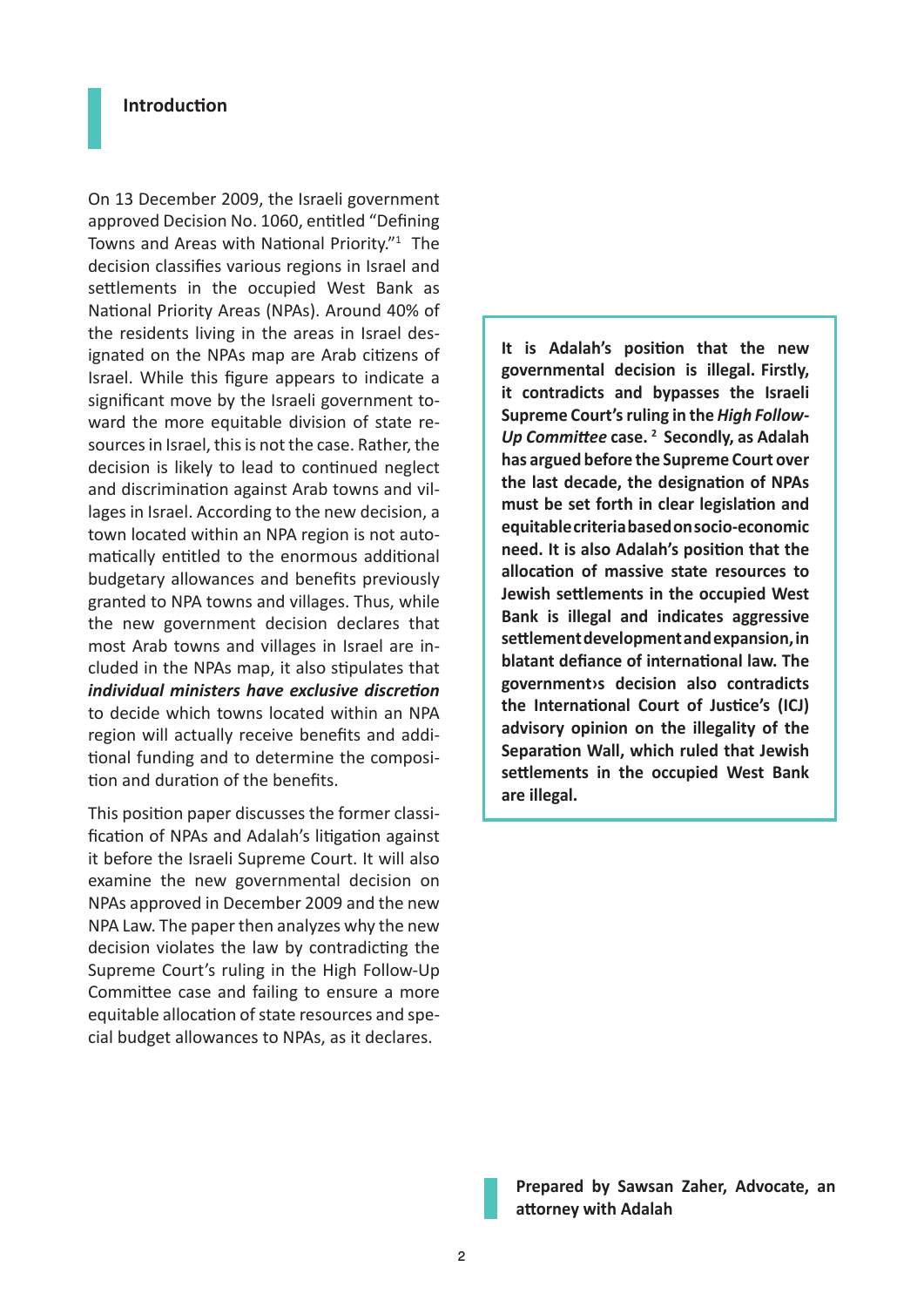# **The former classification of National Priority Areas and Adalah's litigation**

On 15 February 1998, the Israeli government approved Decision No, 3292, which defined certain towns and villages as NPA "A" and "B". In accordance with this decision, NPAs "A" received large-scale benefits, incentives and grants, while NPAs "B" received similar benefits but on a lesser scale. **Among the 553 towns and villages defined as NPAs were only four Arab villages**.

A central aspect of the litigation initiated by Adalah before the Israeli Supreme Court from 1998 on behalf of the High Follow-up Committee for Arab Citizens of Israel and the Follow-up Committee for Arab Education was a legal challenge to the incentives awarded to NPAs in the field of education. These incentives included tuition assistance, subsidies for travel expenses for teacher training, rent subsidies for teachers, payment of the employer's share in a teacher's fund for advanced training (*keren hishtalmut*), travel expenses, exemption from tuition fees for kindergarten, subsidies for matriculation examination fees, payment of higher sums for "balancing grants" to municipalities, additional classroom hours, funding for installing computers in schools, and preference in scholarships for students in higher education.

On 27 February 2006, a seven-justice panel of the Supreme Court ruled that the government's decision constituted illegal discrimination against Arab towns and villages.<sup>3</sup> The court further ruled that such a massive distribution of state resources was beyond the government's residual authority, and that clear, explicit legislation stipulating the rules and criteria governing the classification of NPAs was needed. The court emphasized that such a law must not grant general, sweeping authority to the government or its ministers to classify towns and villages as NPAs for the distribution of benefits and budget allocations.<sup>4</sup> The court ordered the state to implement its ruling within one year, i.e. by February 2007.

The state failed to implement the decision within a year and returned to the Supreme Court to request an additional five years in which to implement the court's ruling. The state argued that instigating the changes involved entailed a lengthy process that must be carried out gradually. The state emphasized that to re-classify towns and villages as NPAs it was necessary to cut the budgets of Jewish local authorities in order to reallocate the funds to Arab authorities that had previously suffered discrimination. Adalah and the petitioners opposed the state's request and filed a motion for contempt of court, arguing that extending the date for implementation would severely exacerbate the existing discrimination between Arab and Jewish towns and villages. The Supreme Court harshly criticized the state but granted it an extension of one year. The state then demanded additional extensions, in response to which the court ordered it to fulfill its legal obligation to implement the ruling immediately.<sup>5</sup>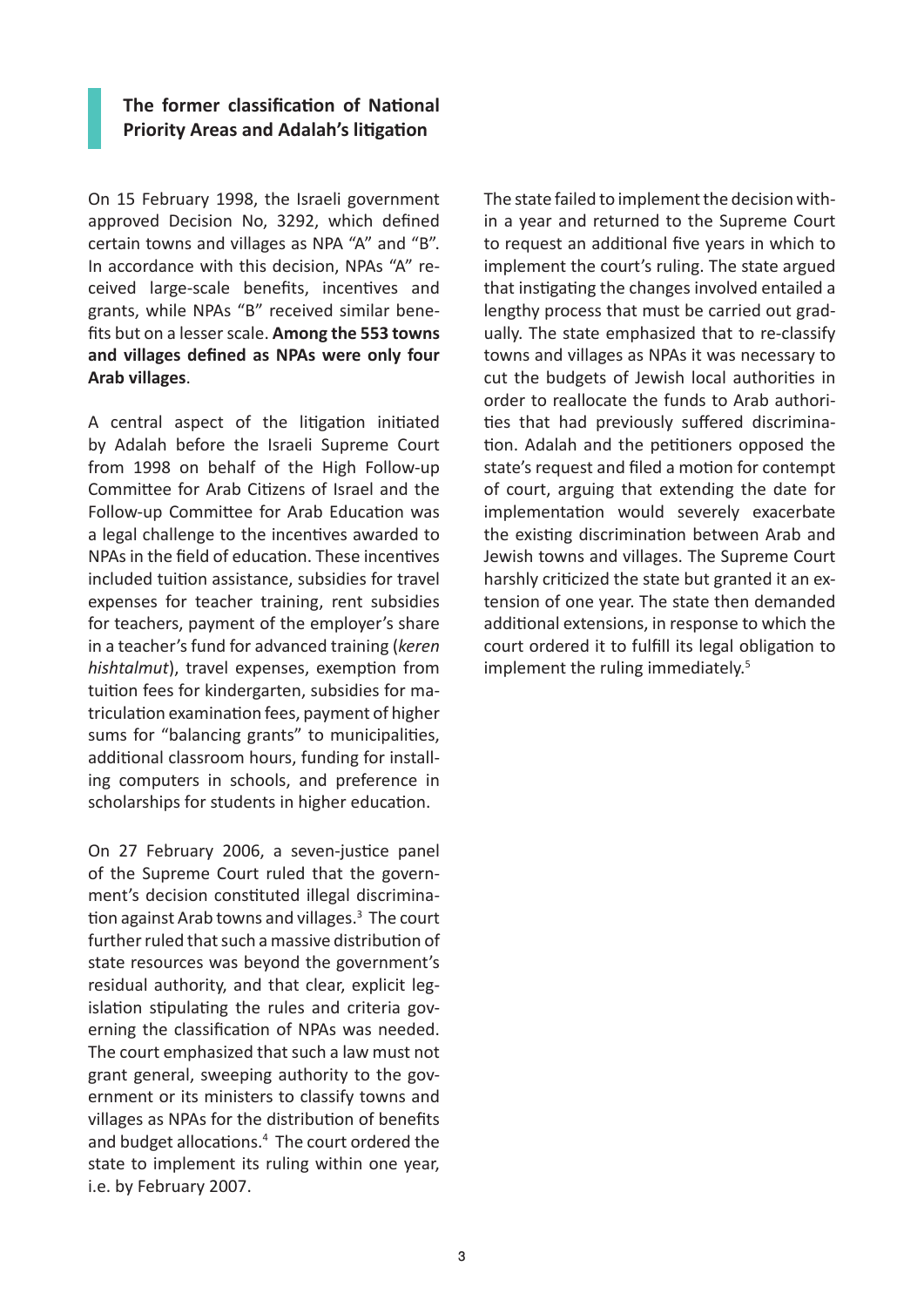In June 2009, shortly before the enactment of the "Economic Arrangements Law"<sup>6</sup> an additional section entitled the "National Priority Areas" was inserted into the legislation ("the NPA Law"). The Knesset passed the law on 14 July 2009.

The NPA Law contradicts the Supreme Court's decision in the *High Follow-Up Committee* case. The law is general and vaguely-worded, and grants the government sweeping discretion to classify towns, villages and areas as NPAs. The law does not even define a "National Priority Area." It does not provide a list of towns and villages that are defined as NPAs or stipulate the range of benefits to be provided to them, in which fields, or for what periods of time. The law goes further still, specifying that nothing in the legislation detracts from the authorities vested in the government or the state authorities to award benefits to an area or a specific town or village. In addition, the law allows the government to weigh the considerations set out in the law, but does not oblige it to do so. For example, the law allows the government to consider the security situation of an area, its socio-economic status, its level of service provision, its geographic location and distance from major population centers, the cost of absorbing new immigrants in the area, etc. However, the considerations listed in the law lack any explanations or details. Thus, contrary to the court's ruling in the *High Follow-up Committee* case, the law preserves the government's broad discretion to allocate state resources to NPAs.

Further, contrary to the court's ruling, **the NPA Law extends the validity of past government decisions concerning NPAs until 13 January 2012, five years after the court's order to implement its judgment**.

# *Criticism by Members of Knesset of the new NPA Law*

The NPA Law has elicited fierce criticism from Israeli Members of Knesset (MKs).<sup>7</sup> During the parliamentary debates on the law, a number of MKs argued that it contradicts and in effect bypasses the Supreme Court's ruling in the *High Follow-Up Committee* case. However, despite this criticism the proposed legislation was enacted into law.

The MKs attacked the **generality of the law**  and its lack of details regarding the selection of NPAs and the benefits they receive. For example, MK Nissan Slomiansky argued, "These criteria do not define anything... Bring everything together so that we'll have an idea what [the areas] defined as priority areas A or B or C will receive. I don't know how you allocate this."8 MK Haim Oron emphasized, "There is no law here. There is a basket of funds that gives the government the authority to distribute huge amounts of money at its own discretion... What we have here is not criteria."<sup>9</sup>

Several MKs, including the speaker of the Knesset MK Reuven Rivlin, $10$  argued that the lack of criteria is a troubling matter as **political forces are likely to define the classification of NPAs**. In this regard MK Shelly Yacimovich argued: "There is nothing in this law. Besides saying that the Prime Minister will do whatever he feels likes doing and will give to whomever he wants, nothing is written here in the end; nothing."11

MKs also argued that the proposed legislation circumvents the Knesset. As MK Rivlin stated, "This is a law that bypasses the Knesset... The framework law explicitly states, 'The government will be able to act at its discretion.'"<sup>12</sup> Similarly, Attorney Ido Ben Yitzhak, who provided legal counsel to the Knesset's Finance Committee, argued that, "The legislative proposal, as presently submitted here, does not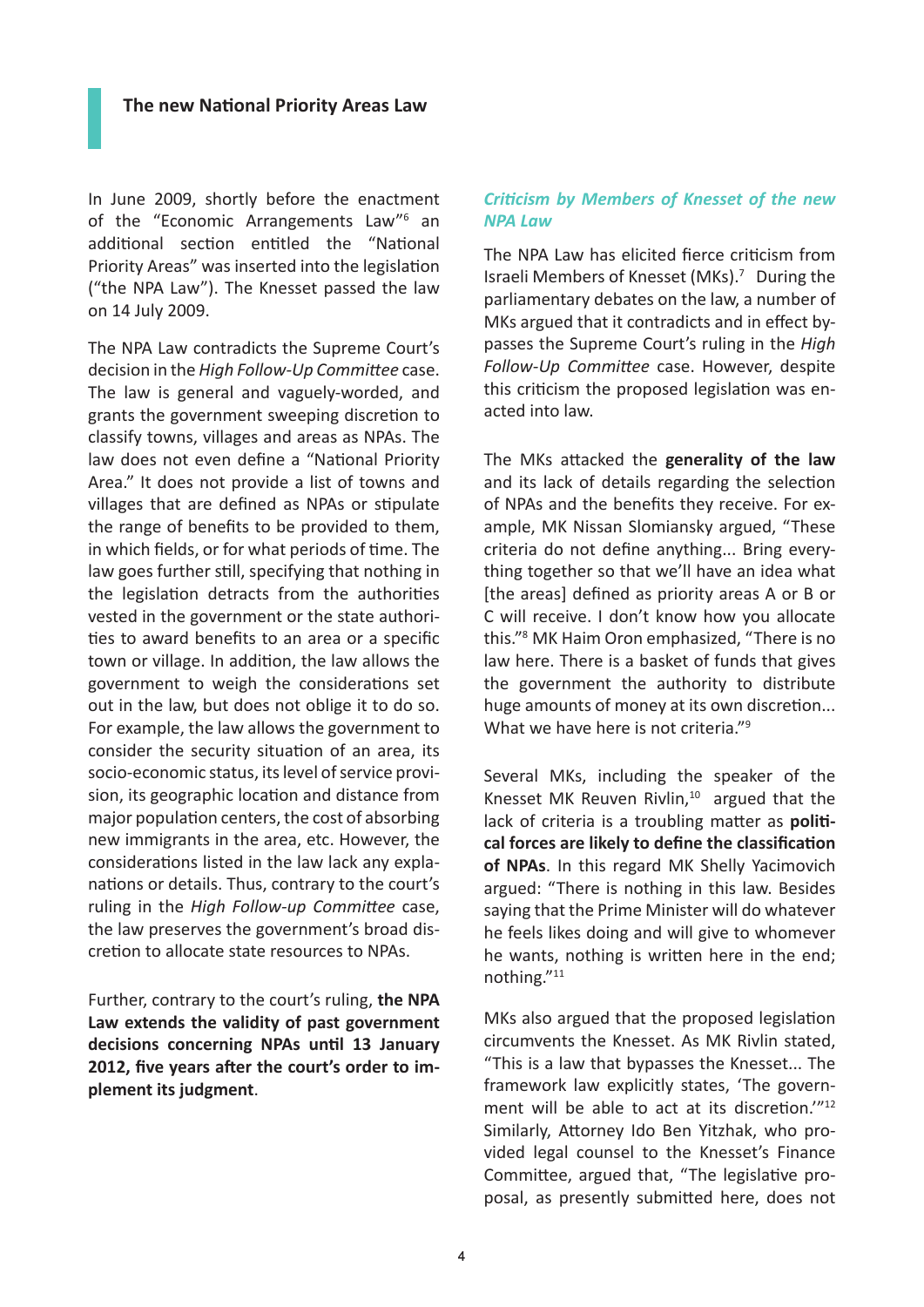include any mechanism of oversight or control by the Knesset… The fundamental rule, which the Supreme Court has also reiterated, is that legislation must anchor the general policy and the guiding criteria in the foundation of the action and legislative objective… In this sense [it] constitutes a deviation from these models."<sup>13</sup>

Moreover, MKs emphasized that the proposed legislation is **in contempt of the Supreme Court's decision** in the *High Follow-up Committee* case. As MK Yacimovich stated, "The Supreme Court says that a norm has taken root according to which the government transfers huge sums for particular purposes or for certain sectors of the population in a way that is not in accordance with the law designed for this end. And this is the law, with no clear criteria defined by the legislature and without the Knesset, in its authority as legislator, deliberating on the transfer of these sums and issuing directives for them, or at least approving them."14 In addition MK Ron Nachman stressed that the Supreme Court ruled that, "The Knesset should determine this in primary legislation. What does the Prime Minister's Office wish to do today? It wants all of the authority… This is a contradiction of the court's ruling."15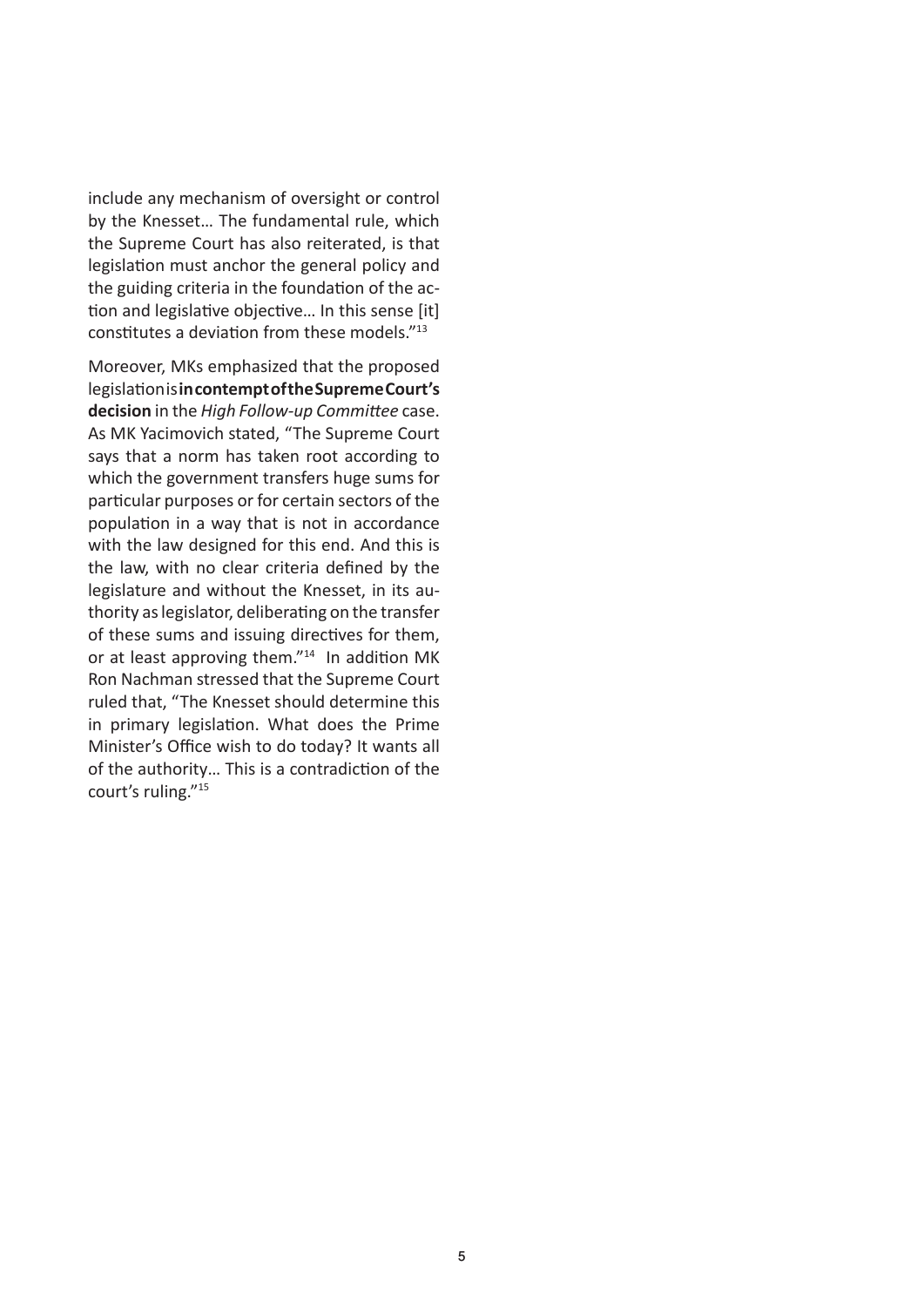**The new government decision approved in the wake of the new NPA Law**

#### *The Classification of NPAs*

The government's new decision of 13 December 2009 designated the areas to be classified as NPAs based on four criteria: a combined index defining periphery areas together with socioeconomic cluster; the level of security threat; distance from an international border; and whether a community has been established within the previous five years. The decision did not specify which communities were to receive the budget benefits, but instead designated broad regions as NPAs, leaving the task of allocating specific budgetary allowances to the government and individual ministers. Thus, **the decision distinguishes between the definition of an area as an NPA and whether a specific town in this area will receive additional budget allocations**.

In addition, the following fields were marked out for NPA benefits: education including higher education; housing and urban development; employment; engineering infrastructure; and culture and sport. However, the government did not specify the components of these benefits. Here, again, it retained the power to specify particular budgetary components at its discretion. **Decisions about which towns and villages actually receive benefits, the types and duration of these benefits were left to the discretion of government ministers**. The decision does not set any date for ministers to announce the criteria according to which the additional budgetary allocations will be distributed.

The first criterion employed by the government is the *combined index* of a town or village's location in a peripheral region plus its socio-economic cluster classification. According to this index, peripheral regions that are distant from the center of Israel (that is, from Tel Aviv) are categorized as NPAs. The definition of this index is based on the view that living in the periphery limits access to services, such as centers of health, education, culture, employment, commerce, etc.

According to this combined index, the state was divided into **five regions** (of a total of the following seven regions: Jerusalem, the North, Haifa, the Center, Tel Aviv, the South, and the Jewish settlements in the West Bank). These regions were then divided into 11 districts. Of these areas, **the Be'er Sheva (Beer el-Sabe) district and northern region were designated as NPAs**. The northern region contains the districts of Safed, Kinneret, Jezreel (including Afula and Nazareth), Akka (Acre) and the Golan Heights. It was determined that Nazareth and Afula would be defined as NPAs for only three years. It was also decided that a ministerial committee would be formed to make recommendations, within 30 days, regarding the towns of Ashkelon and Modi'in Ilit and un-Walled (fenced) Jewish settlements in the West Bank. See **Appendix A** for a table displaying districts and whether they have been designated as NPAs.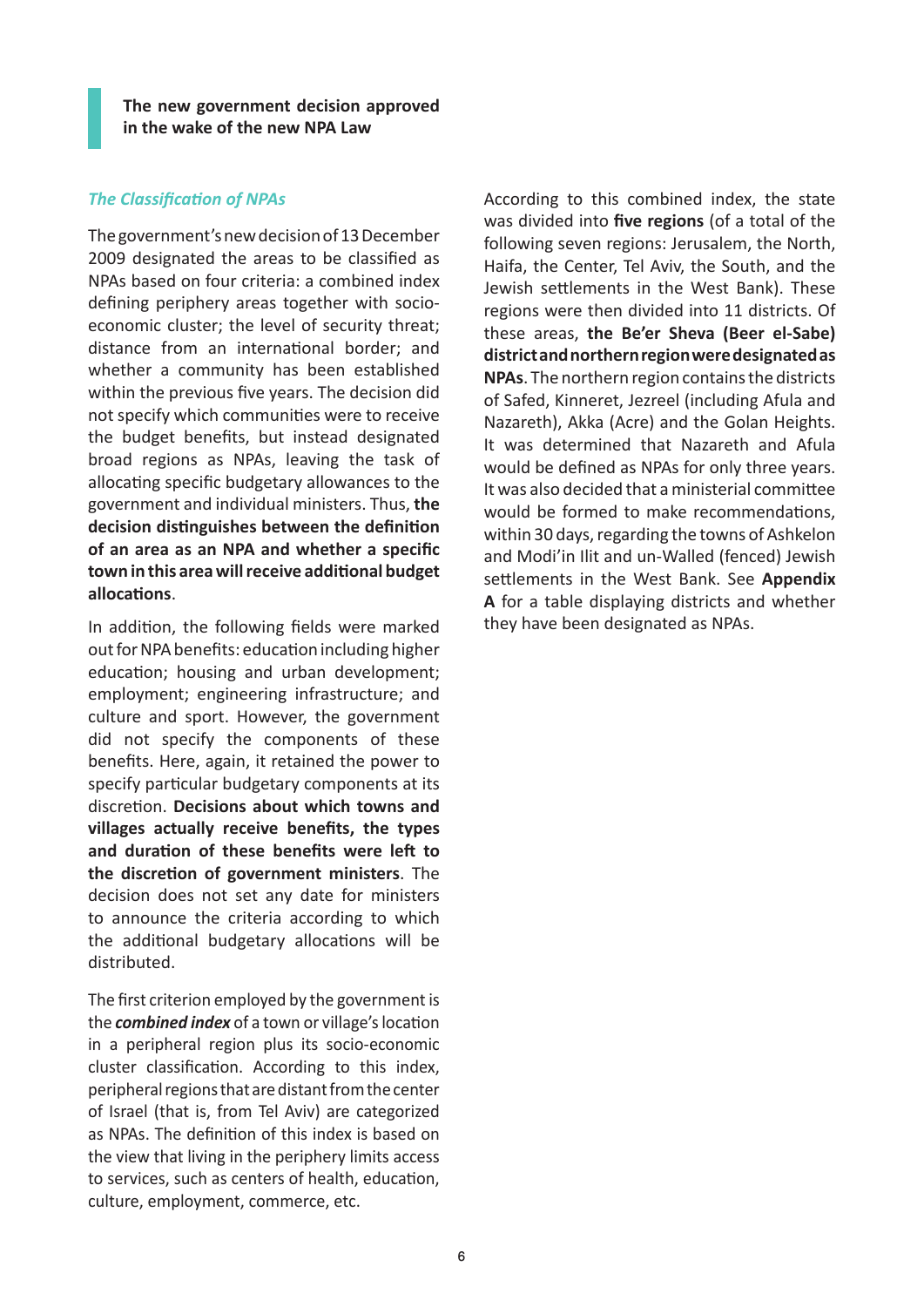# *Classification as an NPA is separate from the allocation of benefits*

It should be stressed that the mere designation as an NPA does not mean that all the towns and villages located in this area will receive budgetary benefits. **Thus the fact that a town is located within the northern region or the Be'er Sheva district does not of itself entitle it to any supplemental state funding**.

According to the NPA Law and other legislation, individual government ministers will determine separate criteria for the allocation of benefits to individual towns and villages within the wider region defined as an NPA. Such broad discretion is liable to create and widen gaps between towns and villages within areas defined as NPAs. Indeed, this consequence was foreseen in the government decision itself, where it is noted that, "such considerations and awarding of benefits could result in a differentiation between towns or villages in the same district, or a differentiation within a town or village."16 The decision further states that, **in light of budgetary constraints, the funds will be allocated to at most 25% of the state's population that resides within the areas demarcated on the new NPAs map**.

In addition, both the new law and the new decision authorize ministers to grant, at their own discretion, a certain type of benefit to one town and a different type to another. Similarly, they allow the government to classify a town as an NPA for a particular period of time, and to another in the same area, which fulfills all the same criteria, for a longer or shorter period. Thus, a situation will undoubtedly arise in which the government's decision will be applied differently to towns and villages that fulfill exactly the same criteria. Given the government's previous designation of NPA status almost exclusively to Jewish towns and villages, in this situation it is likely that a Jewish town will be entitled to receive certain benefits, while an adjacent Arab town will not, even though both are located in an area defined as an NPA. This wide discretion is liable to increase inequality between Jewish and Arab towns in relation to the allocation of NPA benefits.

# *No Arab communities in the Triangle were classified as NPAs*

As noted, according to the combined index, only the northern region and the Be'er Sheva district were defined as NPAs. All towns and villages in the Hadera district, including the Arab towns and villages in the Triangle area, were not classified as NPAs.

The government's decision to remove the Hadera district from the NPAs map was based on a calculation of the average socio-economic status of the entire district. For example, the average rate of employment in the district is 50% and the average monthly income NIS 6,112. However, a breakdown of the data within the district into Jewish and Arab localities reveals that the socio-economic situation in the Arab towns and villages is relatively poor. According to the Israeli Central Bureau of Statistics (CBS), **most Arab towns and villages in the Triangle are ranked within the lowest socio-economic clusters**. <sup>17</sup> The CBS data further demonstrates that the Arab towns and villages have a relatively high percentage of families with four or more children; their per capita income is low; the percentage of those earning the minimum wage is high, along with the percentage of jobseekers among those aged 15+. The data also indicates that the percentage of school pupils aged 17-18 who are eligible for matriculation is very low in these towns and villages, as is the percentage of pupils who enroll in higher education. Objectively, the low socio-economic status of these towns and villages should mandate their classification as NPAs and they should receive the associated benefits and incentives. However, despite the very low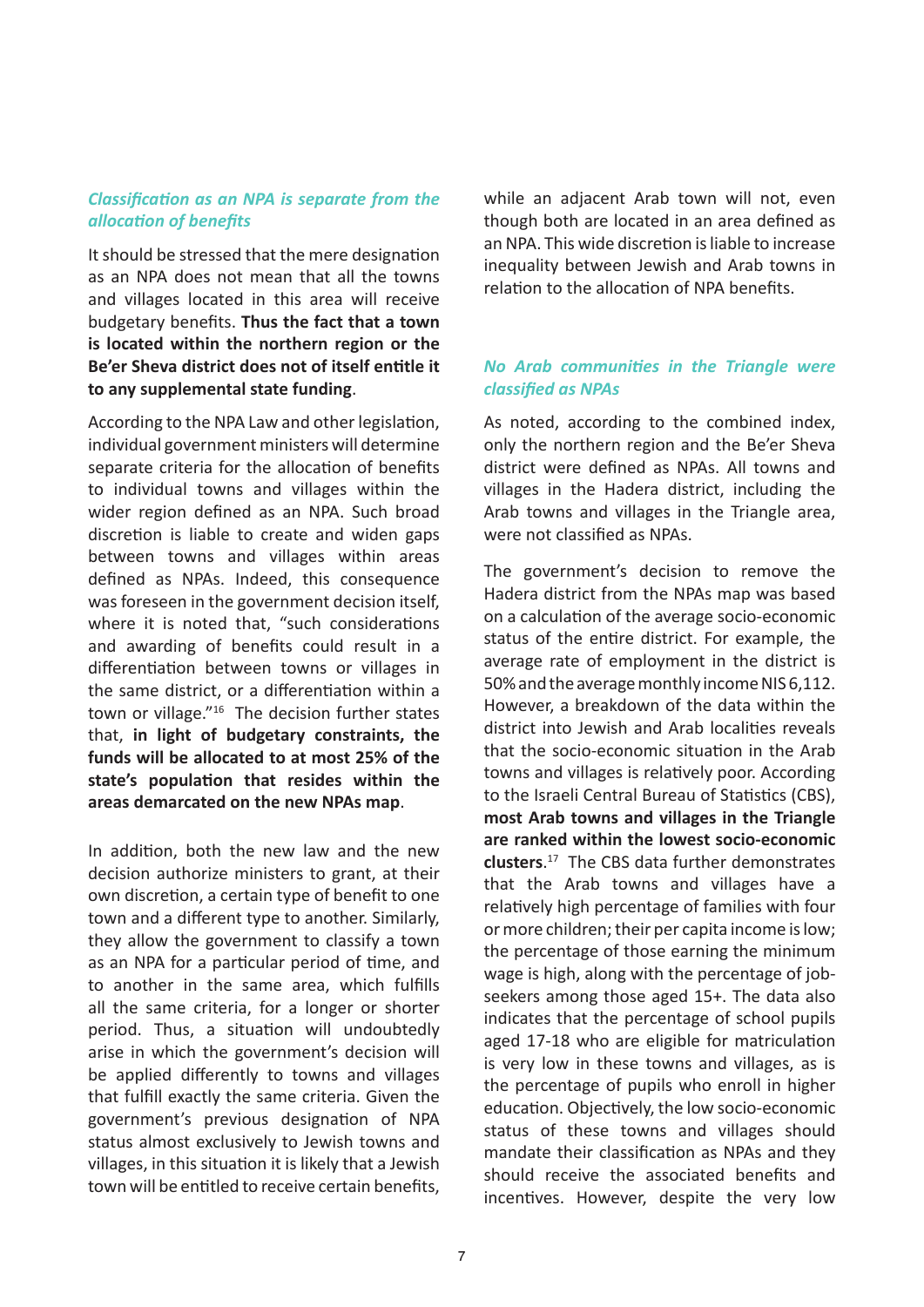socio-economic status of these Arab towns and villages they were excluded from the NPAs map due to their geographical proximity to the center of the country (Tel Aviv). See **Appendix C**, which includes socio-economic statistics on each of the Arab towns and villages in the Triangle.

The exclusion of the Arab communities in the Triangle from the NPAs map contradicts the objective of classifying communities as NPAs. What is supposed to serve as the basis for the preferential treatment afforded to NPAs is the provision of economic and other assistance to relatively poor towns and villages to help them overcome their economic and social difficulties and bridge the gaps between them and more affluent localities.

# *Classifying Jewish settlements in the West Bank as NPAs*

In accordance with the government's new decision Jewish settlements in the occupied West Bank were also designated as NPAs under the criterion of "level of security threat." It is Adalah's position that the allocation of massive state resources to Jewish settlements in the occupied West Bank is illegal and indicates aggressive settlement development and expansion, in blatant defiance of international law.

**In addition, every Jewish settlement in the West Bank defined as a NPA is entitled to receive the associated additional budgetary grants and benefits in fields to be defined by ministers. A completely different situation applies to towns and villages located within the Green Line, where NPAs are defined at the district and regional level**. Thus, within the Green Line a distinction is drawn between the definition of an area as an NPA and the allocation of an associated benefit or incentive to individual towns and villages located therein.

The inclusion of the Jewish settlements in the NPAs map is also contrary to the objective of assisting towns and villages in socio-economic need. The settlements are largely wealthy communities that rank higher on the socioeconomic index than many communities in Israel, including Arab towns in the Triangle that were not designated as NPAs.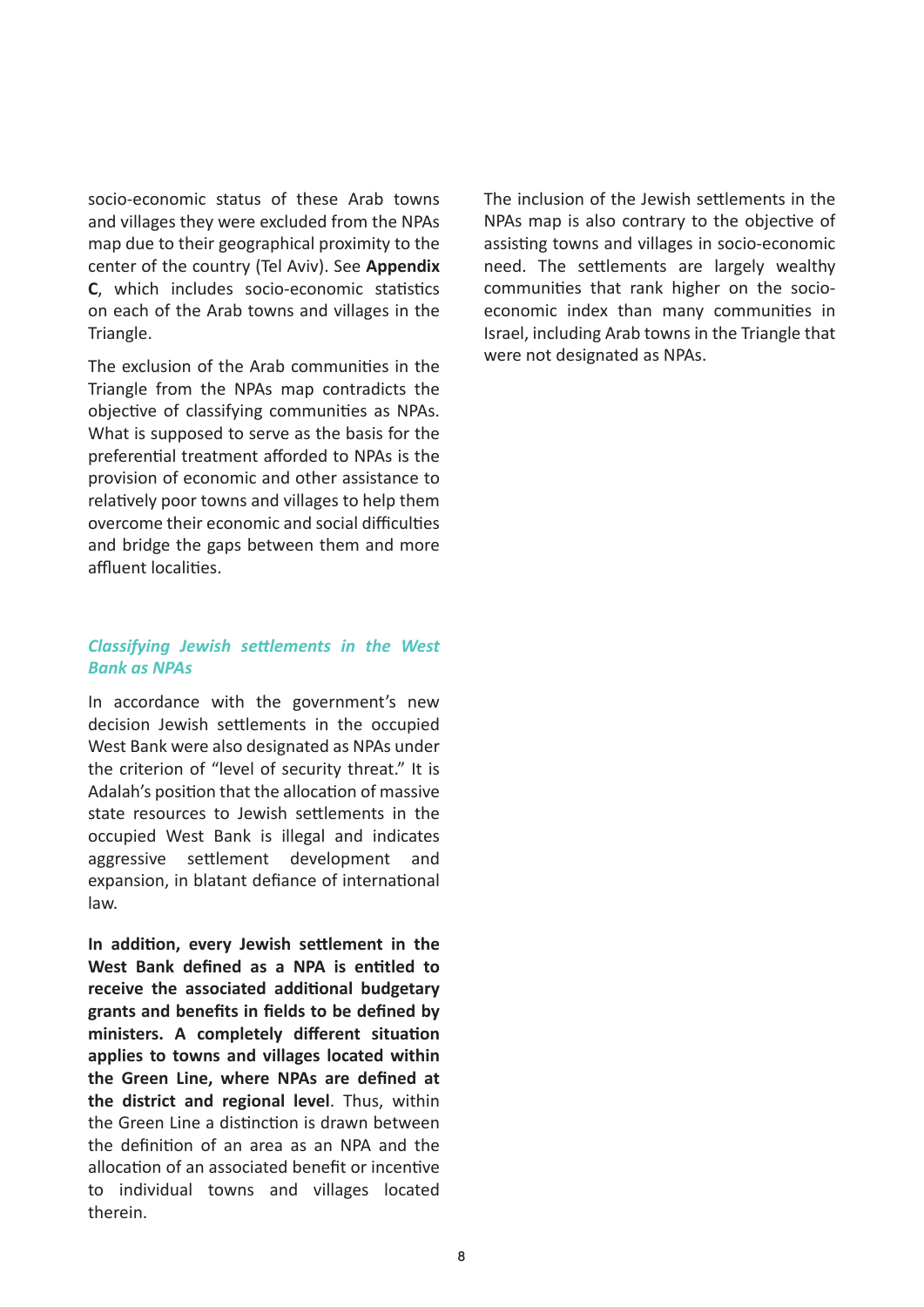The state has still failed to implement the Supreme Court's ruling in the *High Follow-Up Committee* case.

- $\mathcal{L}^{\mathcal{A}}$ The new NPA Law is contrary to the Supreme Court's ruling in the *High Follow-Up Committee* case because it is general and vague and grants sweeping discretion to the government to classify towns, villages and areas as NPAs. It grants exclusive discretion to ministers to determine which towns and villages will actually be allocated NPA benefits, the type of budget to be allotted, its size, scope and duration. This sweeping of authority opens the door to the political allocation of state resources and socioeconomic benefits.
- $\mathcal{L}^{\text{max}}$ The new NPA law is also contrary to the Supreme Court's ruling in the *High Follow-Up Committee* case as it constitutes an extension of the previous government decision until 13 January 2012, which the court ruled discriminatory against Arab towns and villages.
- $\sim$ The new governmental decision is based on arbitrary definitions, and differentiates between the designation of an area as an NPA and the entitlement of the towns and villages within it to additional budgetary allocations. Thus the mere fact that a town or village is located within an NPA does not qualify it for additional budgetary funds.
- The implementation of the government's decision in the Jewish settlements in the occupied West Bank represents aggressive settlement development and expansion, in blatant defiance of international law, including the ICJ's advisory opinion on the Wall.
- The arbitrary nature of the new deci- $\mathbb{R}^3$ sion is reflected in the fact that Jewish

settlements in the occupied West Bank, illegal under international law, are also treated differently from towns and villages in Israel. Each settlement is designated as an NPA on an individual basis and this status automatically entitles it to benefits and additional budgetary allocations.

- **T** The new governmental decision clearly discriminates against the Arab towns and villages in the Triangle. It excludes these towns and villages – ranked by the state within the lowest socio-economic clusters – from the list of NPAs because of their proximity to the center of the country. At the same time, the decision includes wealthier towns and villages, including settlements in the occupied West Bank, in the new NPAs map.
- **Tale** Four years after the Supreme Court's ruling was issued in the *High Follow-Up Committee* case, and despite the enactment of the new NPA law and the new government decision regarding NPAs, it is still impossible to compile an unequivocal and specific list of communities classified as NPAs.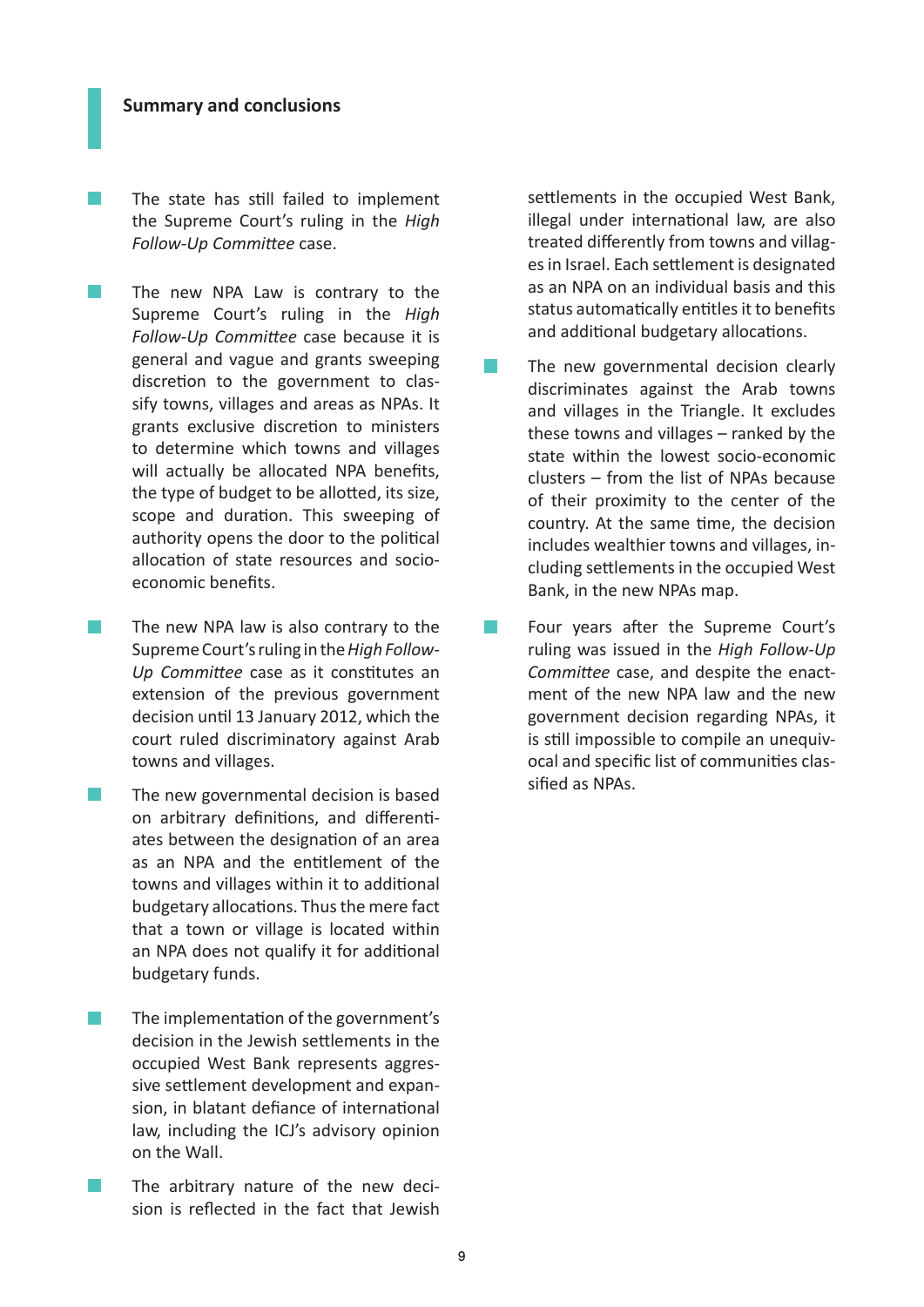# **Footnotes**

- For Government Decision No. 1060 of 13 December 2009, see: http://www.pmo.gov.il/PMO/ Secretarial/Decisions/2009/12/des1060.htm
- HCJ 2773/98 and HCJ 11163/03, The High Follow-up Committee for Arab Citizens of Israel, et al. v. The Prime Minister of Israel, et al. (petition accepted 27 February 2006). The decision in English is available at: http://elyon1.court.gov.il/files\_eng/03/630/111/a18/03111630.a18.pdf
- Ibid.
- See paragraphs 41, 45 and 60 of the ruling by Deputy Chief Justice Mishael Cheshin in the High Follow-Up Committee case.
- HCJ 2773/98 and HCJ 11163/03, The High Follow-Up Committee for Arab Citizens in Israel v. The Prime Minister of Israel (decision delivered 23 November 2008).
- The Economic Efficiency Law (Legislative Amendments for Implementing the Economic Plan for 2009-2010) – 2009 (hereinafter: "The Economic Arrangements Law").
- See the protocols of the discussions of the Knesset Finance Committee of 13 March 2007, 25 July 2007 and 16 June 2009. All references to Knesset protocols are in Hebrew.
- Page 3 of the protocol of the Knesset Finance Committee of 25 July 2007.
- Pages 7-8 of the protocol of the Knesset Finance Committee session of 25 July 2007.
- Pages 5-6 of the protocol of the Knesset Finance Committee session of 13 March 2007.
- Pages 14-15 of the protocol of the Knesset Finance Committee session of 25 July 2007.
- Page 2 of the protocol of the Knesset Finance Committee session of 13 March 2007.
- Page 21 of the protocol of the Knesset Finance Committee session of 16 June 2009.
- Pages 14-15 of the protocol of the Knesset Finance Committee session of 25 July 2007
- Page 6 of the protocol of the Knesset Finance Committee session of 25 July 2007.
- Section 5A of Government Decision No. 1060.
- Clusters 2-4 of 10 clusters (on a socio-economic scale where Cluster 1 is the lowest and Cluster 10 is the highest. See, Israeli Central Bureau of Statistics, "Characterization and Classification of Local Authorities by Socio-Economic Level of the Population in 2006," updated 12 November 2009.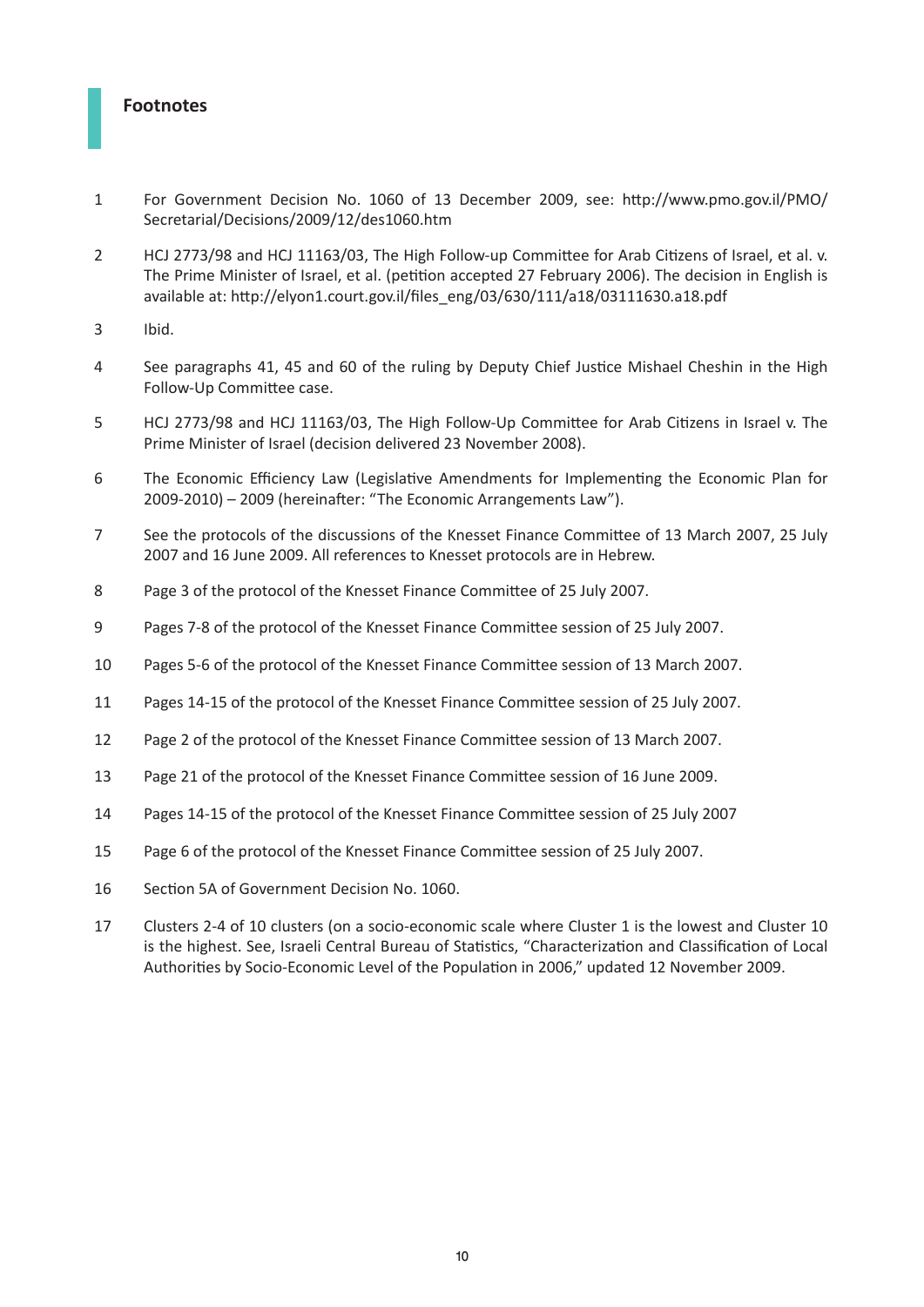**Appendix A**: Below is a table displaying the districts, sub-districts and regions according to the Ministry of the Interior, and whether they have been designated as NPAs. This data served as the basis for the government's decision:

| Region             | District            | Sub-district    | % of total<br>population in<br>2009        | Included in the new map<br>of NPAs?               |
|--------------------|---------------------|-----------------|--------------------------------------------|---------------------------------------------------|
| Jerusalem          | Jerusalem           |                 | 12                                         | <b>No</b>                                         |
| North              | Safad               |                 | $1\,$                                      | Yes                                               |
|                    | Kinneret (Tiberias) |                 | $\mathbf{1}$                               | Yes                                               |
|                    | Jezreel             | Afula           | 6 (including<br>Nazareth)                  | Yes but only for 3 years                          |
|                    | Akka (Acre)         |                 | 8                                          | Yes                                               |
|                    | Jezreel             | Nazareth        |                                            | Yes but only for 3 years                          |
|                    | The Golan           |                 | $1\,$                                      | Yes                                               |
| Haifa              | Haifa               |                 | 7                                          | No                                                |
|                    | Hadera              |                 | 5                                          | No                                                |
| Center             | Sharon              |                 | 5                                          | No                                                |
|                    | Petah Tikva         |                 | 8                                          | No                                                |
|                    | Ramle (Ramla)       |                 | 4                                          | No                                                |
|                    | Rehovot             |                 | 7                                          | No                                                |
| <b>Tel Aviv</b>    | <b>Tel Aviv</b>     | <b>Tel Aviv</b> | 17 (includ-<br>ing the entire<br>district) | No                                                |
|                    | <b>Tel Aviv</b>     | Ramat Gan       |                                            | No                                                |
|                    | <b>Tel Aviv</b>     | Holon           |                                            | No                                                |
| South              | Ashkelon            |                 | 6                                          | Yes - to be decided by a<br>ministerial committee |
|                    | Be'er Sheva         |                 | 8                                          | No                                                |
| Jewish settlements | Jenin               |                 | 4 (including the<br>entire district)       | Yes                                               |
|                    | Nablus              |                 |                                            | Yes                                               |
|                    | Tulkarem            |                 |                                            | Yes                                               |
|                    | Ramallah            |                 |                                            | Yes                                               |
|                    | Jericho             |                 |                                            | Yes                                               |
|                    | Bethlehem           |                 |                                            | Yes                                               |
|                    | Hebron              |                 |                                            | Yes                                               |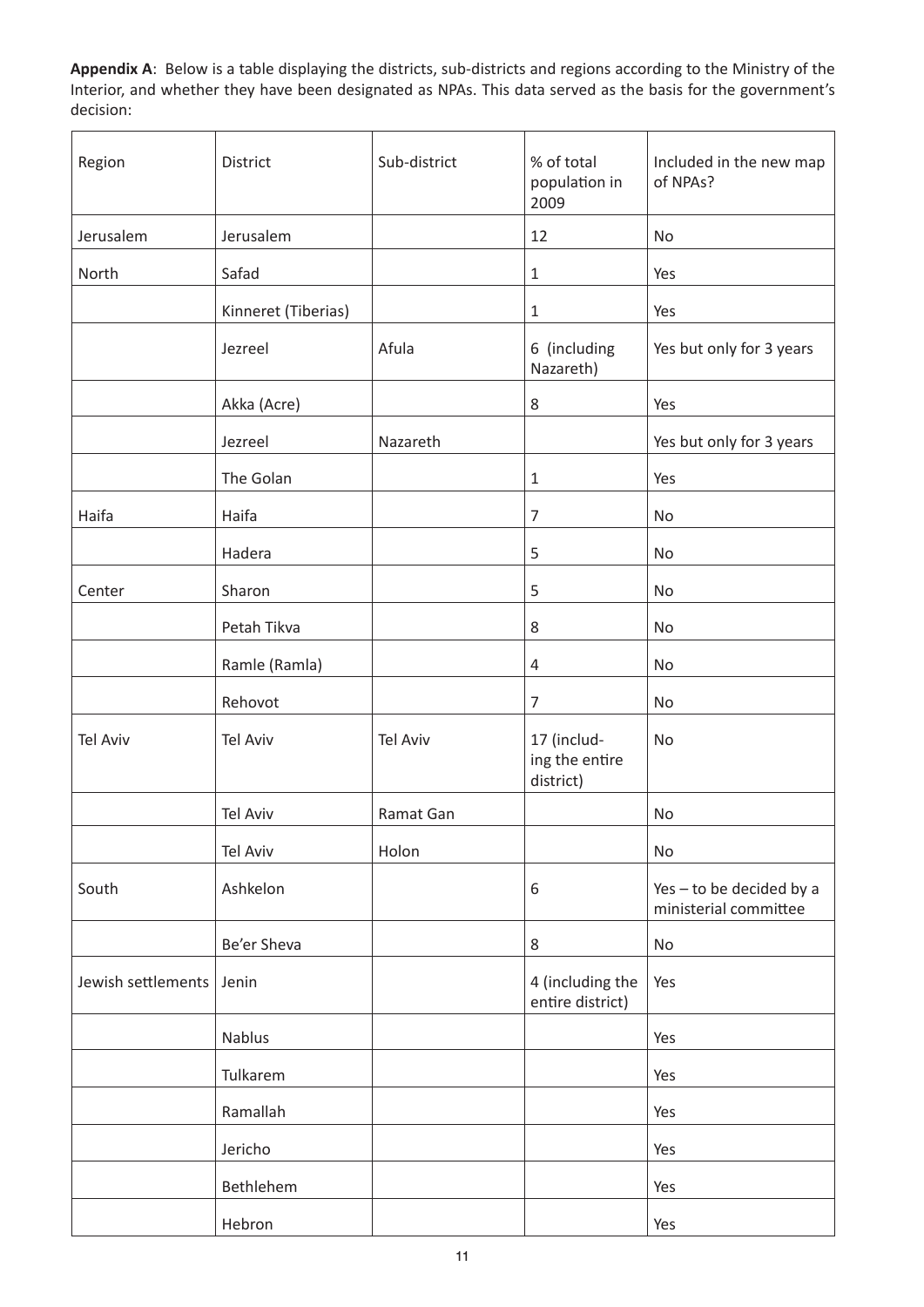**Appendix B**: A comparison of Arab towns in the Triangle and Jewish settlements in the West Bank by socio-economic cluster.

| Arab commu-<br>nities in the<br>Triangle | Socio-economic<br>cluster | Jewish<br>settlements | Socio-economic<br>cluster |
|------------------------------------------|---------------------------|-----------------------|---------------------------|
| Umm al-Fahem                             | $\overline{2}$            | Oranit                | 7                         |
| Baqa-Jatt                                | 4                         | Alfei Menashe         | 8                         |
| <b>Basmeh</b>                            | 2                         | Elkana                | 8                         |
| Jaljuliya                                | 3                         | Efrat                 | 6                         |
| Zimr                                     | 4                         | Ariel                 | 6                         |
| Taibeh                                   | 3                         | Beit Aryeh            | 7                         |
| Tira                                     | 4                         | Givat Ze'ev           | 6                         |
| Kafr Bara                                | 3                         | Har Adar              | 9                         |
| Kafr Qassem                              | 3                         | Megilot               | 7                         |
| Kafr Qara                                | 4                         | Ma'alei Adumim        | 6                         |
| Ma'alei Iron                             | 2                         | Ma'alei Ephraim       | 5                         |
|                                          |                           | Kedumim               |                           |
| 'Arara                                   | 3                         |                       | 5                         |
| Qalansuwa                                | 2                         | Karnei Shomron        | 5                         |